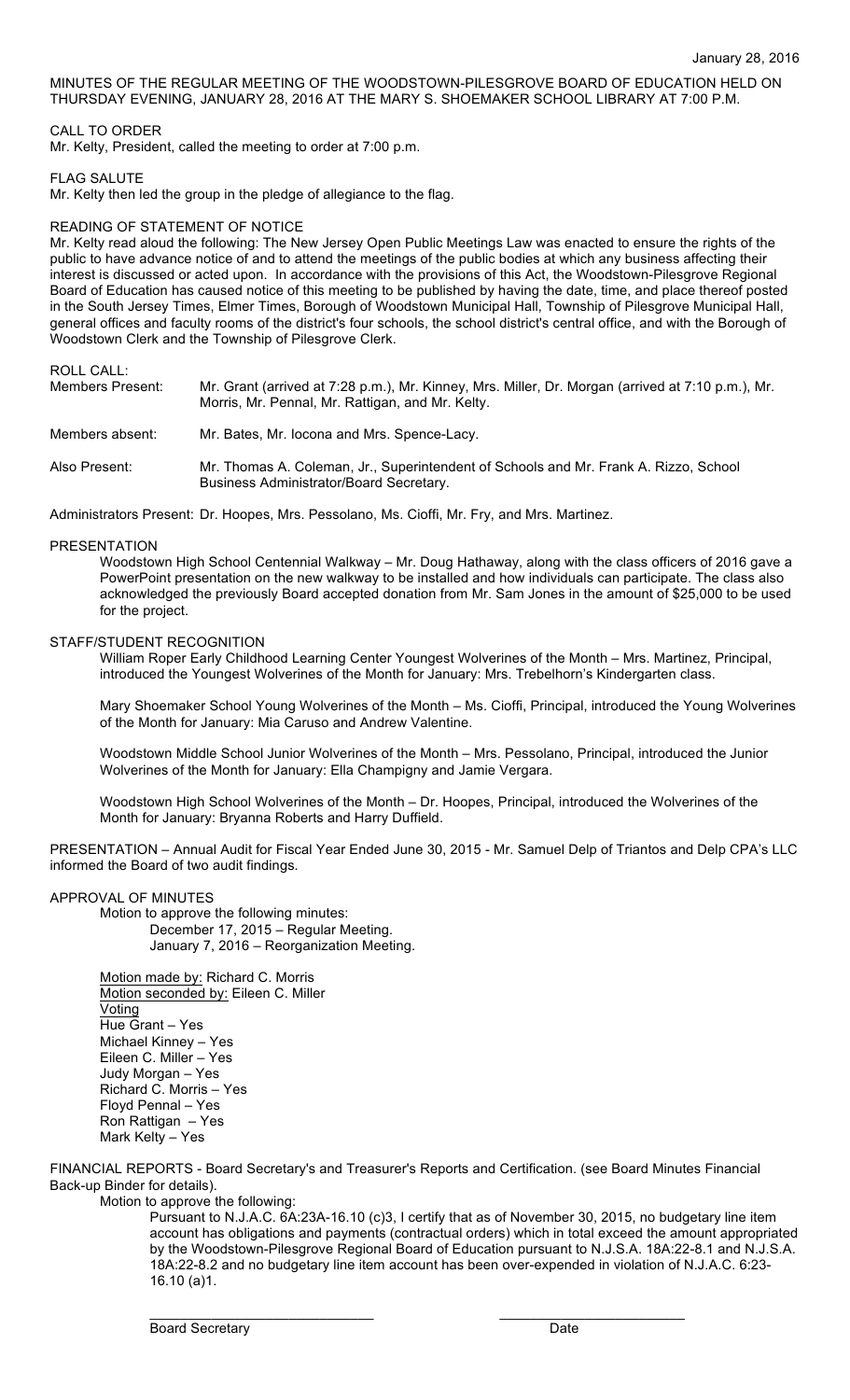The November 30, 2015, preliminary Report of the Treasurer of School Funds for the 2015-2016 school year is in agreement with the November 30, 2015, preliminary Report of the Board Secretary, pending audit.

Pursuant to N.J.A.C. 6A:23A-16.10(c)4, that the Woodstown-Pilesgrove Regional Board of Education certifies that as of January 28, 2016, and after review of the Secretary's Monthly Financial Report and the Treasurer's Monthly Financial Report and upon consultation with the appropriate district officials, to the best of the Board's knowledge, no major account or fund has been over-expended in violation of N.J.A.C. 6A:23A-16.10(a)1 and that sufficient funds are available to meet the district's financial obligations for the remainder of the fiscal year.

Motion made by: Floyd Pennal Motion seconded by: Eileen C. Miller Voting Hue Grant – Yes Michael Kinney – Yes Eileen C. Miller – Yes Judy Morgan – Yes Richard C. Morris – Yes Floyd Pennal – Yes Ron Rattigan – Yes Mark Kelty – Yes

Bill List.

Motion to approve EFT's for November 2015, additional hand check payments for November 2015, payment list for the month of January 2016.

Motion made by: Eileen C. Miller Motion seconded by: Floyd Pennal **Voting** Hue Grant – Yes Michael Kinney – Yes Eileen C. Miller – Yes Judy Morgan – Yes Richard C. Morris – Yes Floyd Pennal – Yes Ron Rattigan – Yes Mark Kelty – Yes

#### Voided Checks.

Motion to approve voiding the following check (voting not applicable to sending district representatives): Check #59500 dated 11/19/15, payable to Wrist Band.com in the amount of \$244.00 issued under P.O. #690-16, due to check lost in the mail. Check will be reissued under check #59628.

Motion made by: Eileen C. Miller Motion seconded by: Floyd Pennal Voting Hue Grant – Yes Eileen C. Miller – Yes Judy Morgan – Yes Floyd Pennal – Yes Ron Rattigan – Yes Mark Kelty – Yes

#### **Transfers**

Motion to approve the transfer of funds as previously approved by the Superintendent pursuant to 18A:22-8.1 for the month of November 2015 (voting not applicable to sending district representatives).

Motion made by: Eileen C. Miller Motion seconded by: Floyd Pennal Voting Hue Grant – Yes Eileen C. Miller – Yes Judy Morgan – Yes Floyd Pennal – Yes Ron Rattigan – Yes Mark Kelty – Yes

Additional Financial Reports.

Motion to accept the following reports (voting not applicable to sending district representatives):

- Student Activities Account and Athletic Account for the month of December 2015. Scholarships for the month of December 2015.
	- Odyssey of the Mind for the month of December 2015.
	- Cafeteria report for the month of November 2015.

Woodstown Community School report for the month of December 2015.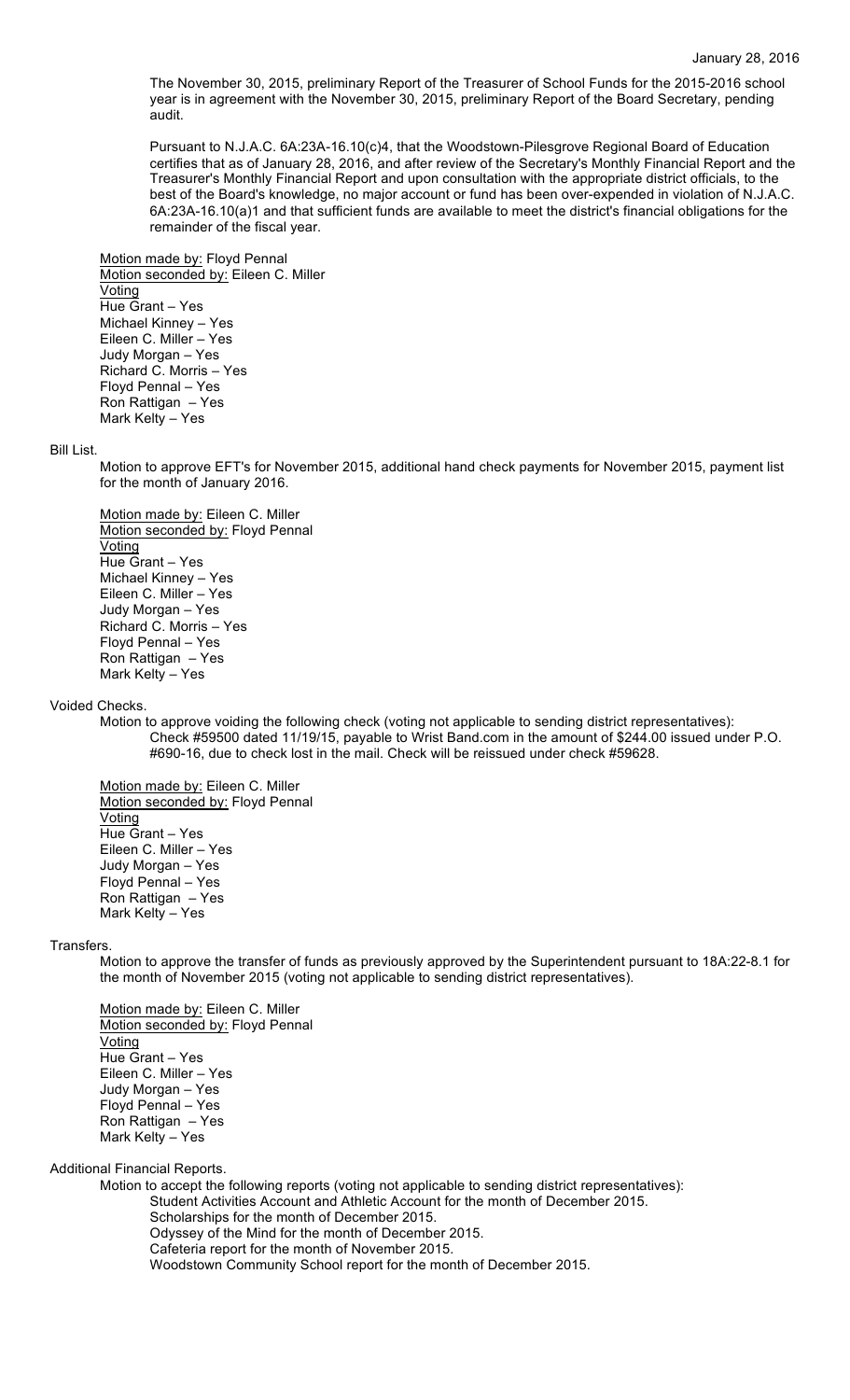Motion made by: Eileen C. Miller Motion seconded by: Floyd Pennal Voting Hue Grant – Yes Eileen C. Miller – Yes Judy Morgan – Yes Floyd Pennal – Yes Ron Rattigan – Yes Mark Kelty – Yes

#### AUDIENCE PARTICIPATION – None

EDUCATIONAL PROGRAMS COMMITTEE REPORT AND RECOMMENDATIONS -- Mrs. Valerie Spence-Lacy, **Chairperson** 

Motion to approve the following High School items:

High School field trips as follows:

02/02/16 to University of Delaware, Newark, DE; Honors English III; B. McMurray. 02/03/16 to University of Delaware, Newark, DE; Honors English III; B. McMurray. 02/04/16 to Rutgers University--Camden; Poetry Out Loud; P. Kranz. 02/09/16 to University of Delaware, Newark, DE; AP English IV; C. Coombs. 02/10/16 to University of Delaware, Newark, DE; AP English IV; C. Coombs. 02/11/16 to University of Delaware, Newark, DE; AP English IV; C. Coombs. 02/11/16 to RiverWinds Community Center, West Deptford; Guidance; D. Strachan. 02/16/16 to University of Delaware, Newark, DE; CP English IV; K. Lynch. 02/17/16 to University of Delaware, Newark, DE; CP English IV; L. Blaney. 02/18/16 to Performing Arts Theater, New York City, NY; French Club; A. Whitmore. 02/18 to 02/20/16 to Hilton Hotel & Conference Center, East Brunswick; Vocal Music (All State); K. Gunther. 02/18 to 02/19/16 to Harrah's, Atlantic City; FBLA; C. Levitsky. 02/25/16 to Salem Community College; Science Fair Set-Up; C. Rickard. 02/26/16 to Salem Community College; Science Fair Competition; C. Rickard.

Motion made by: Eileen C. Miller Motion seconded by: Floyd Pennal Voting Hue Grant – Yes Michael Kinney – Yes Eileen C. Miller – Yes Judy Morgan – Yes Richard C. Morris – Yes Floyd Pennal – Yes Ron Rattigan – Yes Mark Kelty – Yes

Motion to approve the following High School item (voting not applicable to Upper Pittsgrove Township representative): Home instruction approval as follows:

Local ID #192716/NJSMART #6201980707 -- administrative request.

Motion made by: Eileen C. Miller Motion seconded by: Ron Rattigan **Voting** Hue Grant – Yes Eileen C. Miller – Yes Judy Morgan – Yes Richard C. Morris – Yes Floyd Pennal – Yes Ron Rattigan – Yes Mark Kelty – Yes

Motion to approve the following District, High School, Middle School, Shoemaker School, and Early Childhood Learning Center items (voting not applicable to sending district representatives):

Approval of the Harassment, Intimidation and Bullying report dated November 11, 2015, through December 7, 2015. (NOTE: This report was acknowledged at the December 17, 2015, meeting and must now be approved.)

Acknowledgement of receipt of the Harassment, Intimidation and Bullying Report dated December 8, 2015, through January 15, 2016, and to provide notification letters as required to the parents/guardians advising that this information has been provided to the Board of Education.

Home instruction approval as follows: Local ID #181364/NJSMART #3358807436 -- administrative request.

Middle School field trips as follows:

03/08/16 to Salem Middle School; Academic League; S. Serwan. 04/13/16 to Frawley Stadium, Wilmington, DE; Student Council; S. Krementz. 05/17/16 to Pennsville Middle School; Academic League; S. Serwan.

Shoemaker School field trip as follows:

04/29/16 to Edelman Planetarium at Rowan University, Glassboro; Grade 3; B. Pagesy.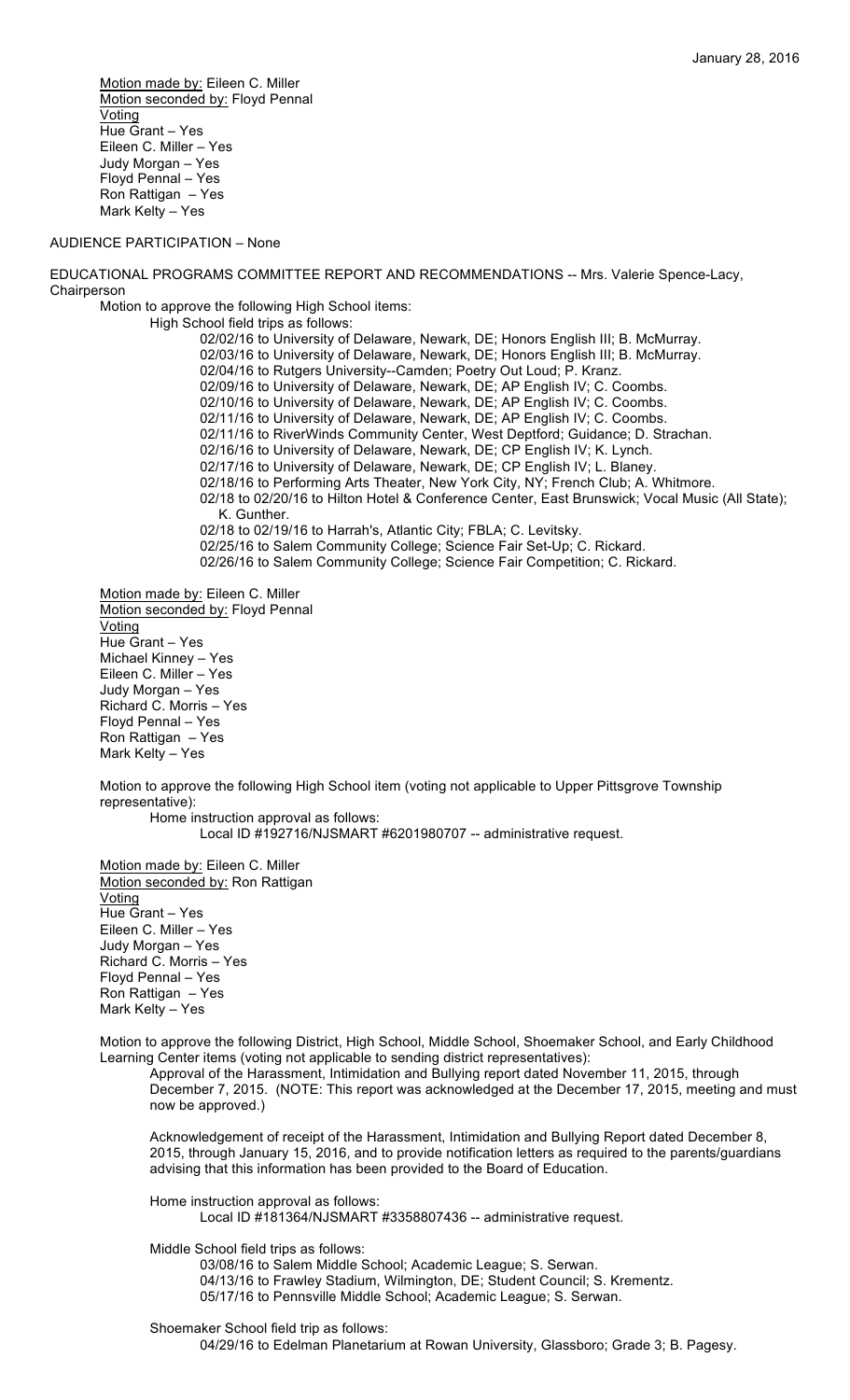Motion made by: Eileen C. Miller Motion seconded by: Floyd Pennal Voting Hue Grant – Yes Eileen C. Miller – Yes Judy Morgan – Yes Floyd Pennal – Yes Ron Rattigan – Yes Mark Kelty – Yes

POLICY COMMITTEE REPORT AND RECOMMENDATIONS -- Mr. Robert Iocona, Chairperson - None

PERSONNEL COMMITTEE REPORT AND RECOMMENDATIONS -- Mrs. Eileen Miller, Chairperson

Motion to approve the following District and High School items as recommended by the Superintendent: Addition of the following to the district substitute list effective January 29, 2016, through June 30, 2016: Stephanie Dolbow -- substitute nurse. Darlene Hoffman -- substitute teacher.

Appointment of Marybeth Foyle as Philosophy and FEA Advisor for the 2015-2016 school year, a position for which there is no stipend.

Compensation to High School teachers to provide extended day support for the 2015-2016 school year. (see page 17)

Appointment of spring athletic coaches for the 2015-2016 school year. (see page 18 through 19)

Motion made by: Eileen C. Miller Motion seconded by: Judy Morgan Voting Hue Grant – Yes Michael Kinney – Yes Eileen C. Miller – Yes Judy Morgan – Yes Richard C. Morris – Yes Floyd Pennal – Yes Ron Rattigan – Yes Mark Kelty – Yes

Motion to approve the following District, High School, Middle School, Shoemaker School, and Early Childhood Learning Center items as recommended by the Superintendent (voting not applicable to sending district representatives):

Acceptance of resignation of Patrick Chestnut, High School Physics Teacher, effective January 3, 2016, with congratulations and regrets. (see page 20)

Acceptance of retirement notice of Patricia Foster, Early Childhood Learning Center Master Teacher, effective July 1, 2016, with congratulations and regrets. (see page 21)

Establish the effective date of Kim Micale's resignation as High School English teacher as December 23, 2015. (NOTE: Ms. Micale's resignation was accepted at the November 19, 2015, meeting with an effective date of January 15, 2016, or as soon as a suitable replacement was hired.)

Establish the effective date of Marybeth Foyle's appointment as High School English teacher as January 19, 2016. (NOTE: Ms. Foyle was appointed at the December 17, 2015, meeting with an effective date to be determined.)

Acceptance of resignation of Nicholas LaPosta, Part-Time Student Support Personnel, effective December 31, 2015, with congratulations and regrets. (see page 22)

Medical/maternity leave of absence request of Caitlin Fazzio, Early Childhood Learning Center Paraprofessional, effective February 1, 2016, through June 30, 2016.

Extend medical leave of absence of Andrea Bramante from January 15, 2016, as approved at the November 19, 2015, meeting, to February 9, 2016, or until doctor's release.

Professional development requests as follows: (see page 23 through 24)

Thomas A. Coleman, Jr. to attend the Foundation for Educational Administration's "Legal One -- Preparing for PARCC Year 2: Emerging Legal Issues" in Monroe Township, NJ, on January 22, 2016. (Ratification)

Eileen Miller to attend the New Jersey School Boards Association's "Technology Conference" in Princeton, NJ, on March 3, 2016.

Allison Pessolano to serve as administrative mentor for Joseph Hogan, Middle School English Language Arts Teacher, effective immediately through the end of the 2015-2016 school year, at no cost to the district.

Volunteers for the High School, Middle School, Shoemaker School, and Early Childhood Learning Center for the 2015-2016 school year. (see page 25 through 28)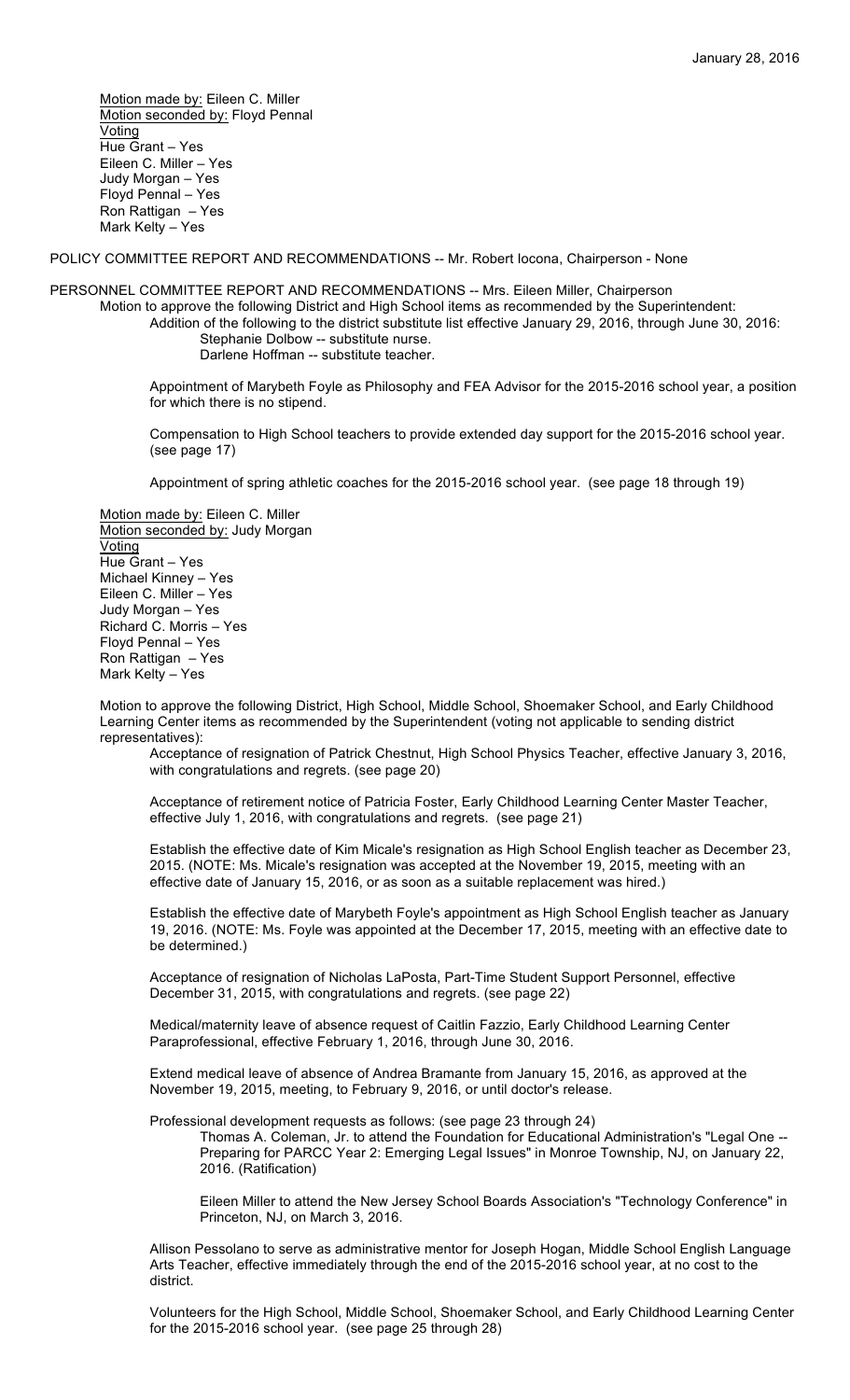Motion made by: Eileen C. Miller Motion seconded by: Floyd Pennal Voting Hue Grant – Yes Eileen C. Miller – Yes Judy Morgan – Yes Floyd Pennal – Yes Ron Rattigan – Yes Mark Kelty – Yes

Motion to approve the following High School appointment as recommended by the Superintendent: Michael Wichart as High School Physics Teacher effective January 4, 2016, through June 30, 2016. Mr. Wichart was appointed to this position for the 2015-2016 school year as a one-year appointment only at the April 30, 2015, Board meeting, during Mr. Chestnut's extended sabbatical leave of absence. However, with Mr. Chestnut's resignation, this now becomes Mr. Wichart's permanent position.

Motion made by: Eileen C. Miller Motion seconded by: Michael Kinney Voting Hue Grant – Yes Michael Kinney – Yes Eileen C. Miller – Yes Judy Morgan – Yes Richard C. Morris – Yes Floyd Pennal – Yes Ron Rattigan – Yes Mark Kelty – Yes

FINANCE/FACILITIES/TRANSPORTATION COMMITTEE REPORT AND RECOMMENDATIONS -- Mr. Hue Grant, **Chairperson** 

Motion to approve the following District and School-Level items: Resolution to set tuition rates for the 2016-2017 school year. (see page 29)

Set the 2016 Extended School Year Summer Program tuition rate of \$2,500.00. (Note: No increase from current year.)

Motion made by: Hue Grant Motion seconded by: Ron Rattigan Voting Hue Grant – Yes Michael Kinney – Yes Eileen C. Miller – Yes Judy Morgan – Yes Richard C. Morris – Yes Floyd Pennal – Yes Ron Rattigan – Yes Mark Kelty – Yes

Motion to approve the following District and School-Level items (voting not applicable to sending district representatives):

Set parent paid preschool tuition fee at \$1,900.00 for the 2016-2017 school year. (Note: Current rate is \$1,850.00)

Contract with Phoenix Advisors, LLC for the 2016-2017 school year.

Contract with Salem County Improvement Authority Solid Waste Disposal Shared Services Agreement effective January 1, 2016, through December 31, 2016.

Authorization to apply for and accept grant funds in the amount of \$700.00 from Target Field Trips.

Authorization to apply for the Artist in Education Grant.

Contract with Education Inc. to provide home instruction services to middle school student (NJSmart #1987963494 beginning January 12, 2016, at \$44.00 per hour.

Addition of elementary school student (NJSmart #7856689438) to the previously approved Gloucester County Special Services School District tuition contract at the prorated cost of \$23,283.00 plus an out of county surcharge prorated to \$1,950.00, beginning December 14, 2015, through the remainder of the 2015-2016 school year.

Modification to Memorandum of Agreement with Rowan University and Patrick Chestnut.

Textbooks to be placed on the NJ Department of Education Textbook Sharing website as attached. (Note: Books older than 10 years cannot be placed on the website and will be discarded.) (see page 30)

Reports of the District Fire/Security Drills for the month of December 2015.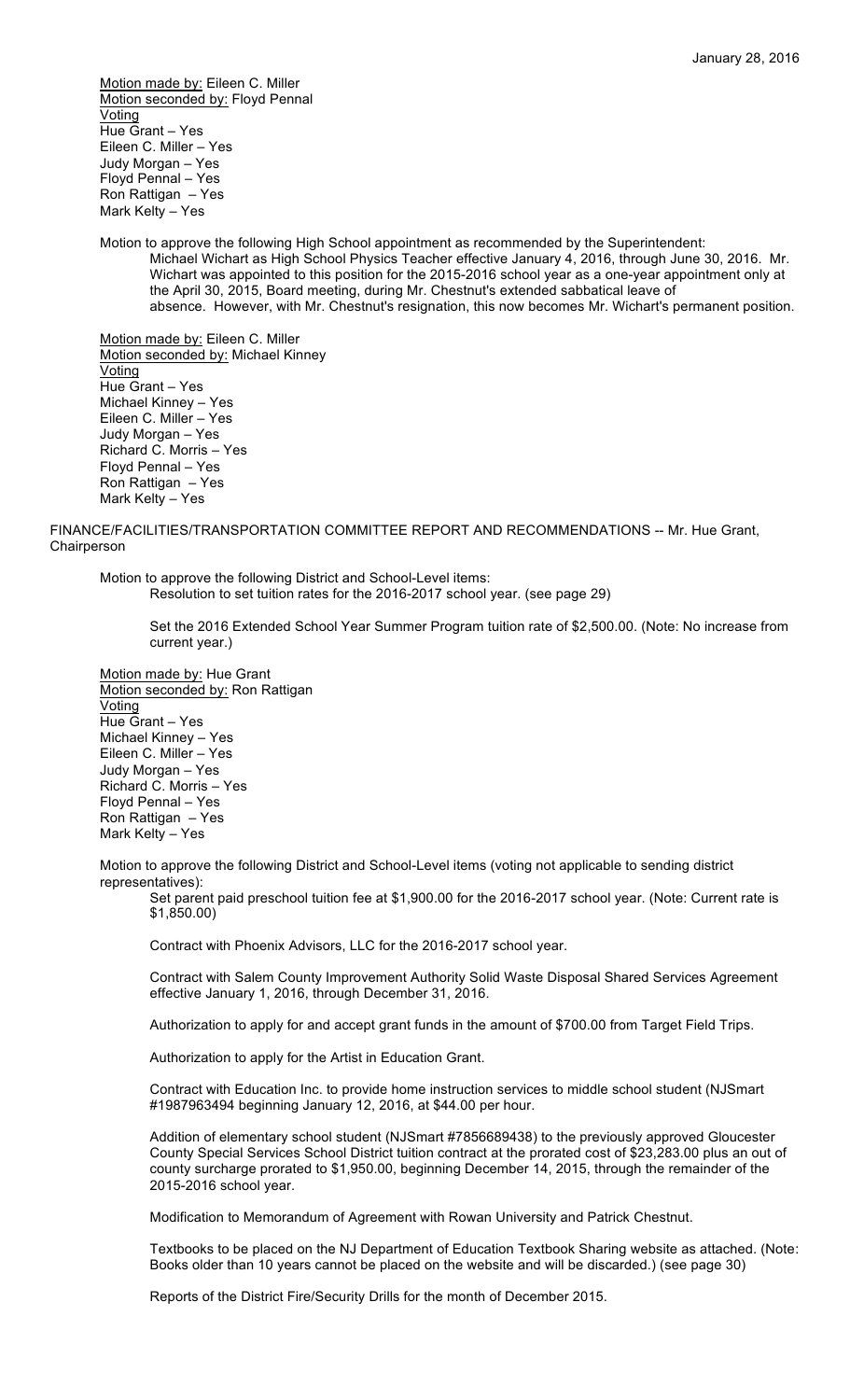Contract with Gloucester County Special Services School District for route Y1096 to transport one ECLC student (NJ SMART #7856689438) to Shady Lane Development Center in Clarksboro beginning December 16, 2015, through to the end of the 2015-2016 school year at a total route cost of \$254.36, plus a 7% administrative fee. (Note: The total route cost may be shared with students from other districts and therefore the cost per diem may be prorated accordingly by GCSSSD.)

Parental transportation contract for route AB-1 for parent of high school student (NJ SMART #3772726200) to transport their child to Arch Bishop Damiano School beginning January 8, 2016, through June 30, 2016, at a per diem rate of \$42.00.

Ardor Health Solutions Staffing Agreement.

Accept the Annual Audit for the Fiscal Year Ended June 30, 2015 as reviewed and discussed, including the Comprehensive Annual Financial Report (CAFR), recommendations, and the Corrective Action Plan. (see page 31 through 40)

Motion made by: Hue Grant Motion seconded by: Floyd Pennal Voting Hue Grant – Yes Eileen C. Miller – Yes Judy Morgan – Yes Floyd Pennal – Yes Ron Rattigan – Yes Mark Kelty – Yes

### OLD BUSINESS ITEMS – None

### NEW BUSINESS ITEMS

Motion to approve the Board of Education Committee Assignments dated January 14, 2016.

Motion made by: Eileen C. Miller Motion seconded by: Richard C. Morris Voting Hue Grant – Yes Michael Kinney – Yes Eileen C. Miller – Yes Judy Morgan – Yes Richard C. Morris – Yes Floyd Pennal – Yes Ron Rattigan – Yes Mark Kelty – Yes

# OTHER REPORTS

- President -- Mr. Kelty reported on the following:
	- Welcomed new Board members.

Superintendent -- Mr. Thomas A. Coleman reported on the following:

- February 24, 2016 Hall of Fame Trailer.<br>• The decision to close school due to snow
- The decision to close school due to snow on January  $25<sup>th</sup>$  was a collaborative decision with Salem County School Districts.

Business Administrator -- Mr. Frank A. Rizzo reported on the following:

- Minor school bus accident at the ECLC on January 21, 2016 transporting student to YALE School.
- Meeting with both contractors next week for the MSS HVAC & Doors project and HS Windows and Doors project.

ADMINISTRATIVE REPORTS - Attached to Superintendent's Monthly Report and delivered under separate cover.

#### SENDING DISTRICT REPORTS

Alloway Township -- Mr. Richard Morris had nothing to report.

Upper Pittsgrove Township -- Mr. Michael Kinney reported on the successful outsourcing of bussing.

SCHOOL AGE CHILD CARE (SACC) REPORT -- Mr. Patrick Bates was not in attendance.

DELEGATE REPORT – Mrs. Eileen Miller, reported on the following:

- February 1 Joint County Meeting
	- February 27 NJSBA Workshop Bootcamp will highlight some of the sessions from Atlantic City Workshop that was held in October.

## FUTURE MEETINGS

- February 16, 2016 -- Finance/Facilities Committee, 5:30 p.m., district office.
- February 16, 2016 Policy Committee, 6:30 p.m., district office.
- February 18, 2016 -- Ed Programs Committee, 5:30 p.m., district office.
- February 18, 2016 -- Personnel Committee, 6:30 p.m., district office.
- February 25, 2016 -- Regular Board Meeting, 7:00 p.m., Mary S. Shoemaker School Library.